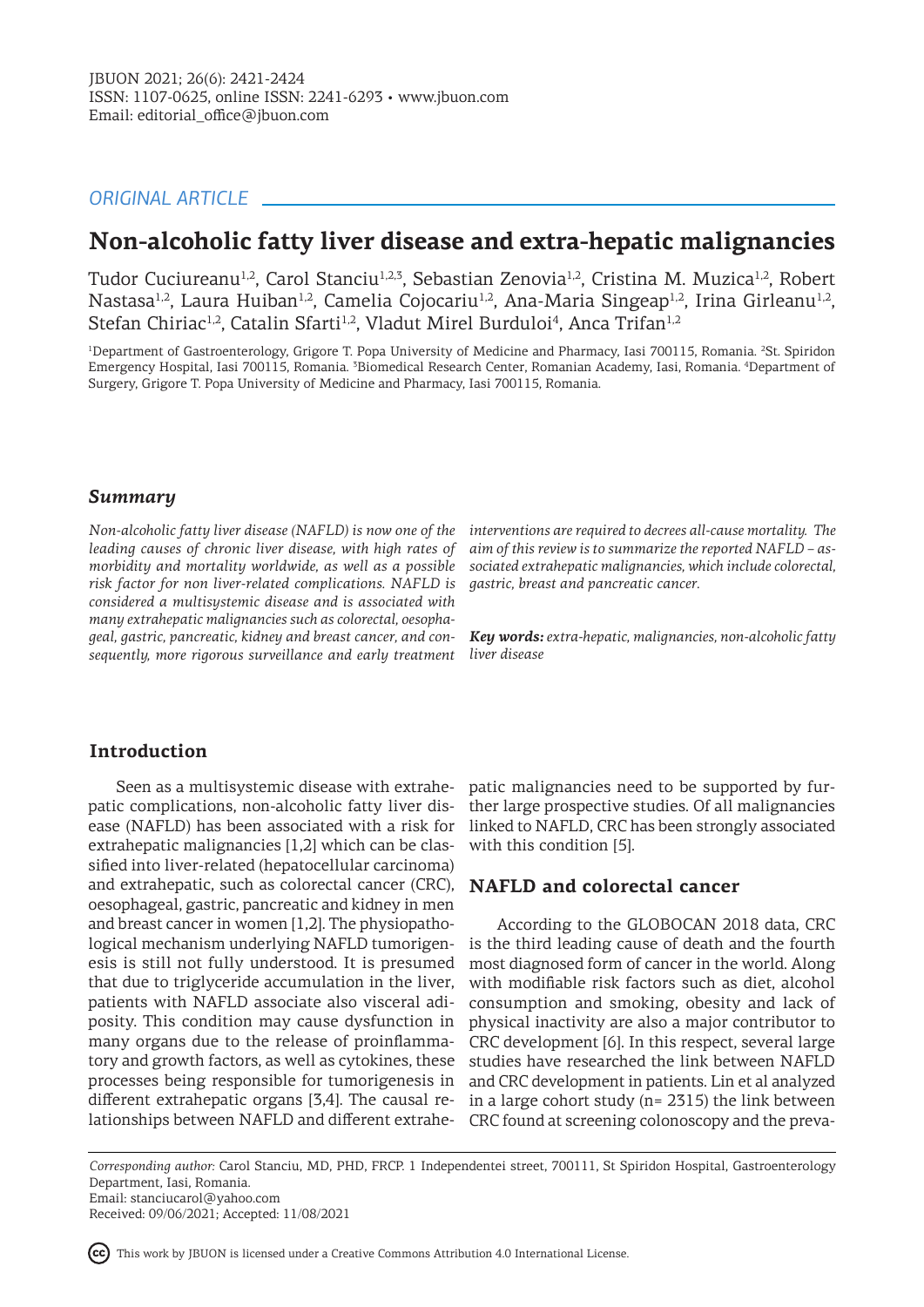lence of NAFLD in the group. CRC prevalence was reported to be significantly higher in the NAFLD group compared with those without NAFLD (29.3% vs 18 %, p <0.005). Sigmoid carcinoma and highly differentiated colorectal adenocarcinoma were more commonly found in the NAFLD group [7].

 NAFLD also associates a risk of adenomas. Touzin et al found that, out of 233 patients who underwent colonoscopy, 58 (24.8%) had adenomatous polyps, 23 of whom were in the NAFLD group [8]. A similar study carried out by Wong et al assessed the incidence of adenomas and advanced CRC in two groups of patients, the results showing a higher prevalence of colorectal adenomas (34.7% vs 21.5%, p= 0.005) and advanced colon cancer (18.6% vs 5.5%, p < 0.005) in the NAFLD group than in the healthy controls [9]. Lee et al found in a large cohort of Korean women a high prevalence of adenomatous polyps and CRC associated with the presence of NAFLD in the patients included in the study. Thus, 15% of patients in the study group (n=5517) have been diagnosed with NAFLD, 65 of whom had adenomatous polyps and 15 had CRC [10]. In agreement with this study several other studies have shown that metabolic syndrome and NAFLD are associated with an increased risk for CRC [11-14].

 There are several studies investigating the association between NAFLD and colorectal adenoma or cancer which have reported conflicting results. Thus, in a recent meta-analysis including five studies with 6,263 subjects, NAFLD was significantly associated with colorectal adenoma pooled (odds ratio (OR) 1.74, 95% confidence interval (CI): 1.53- 1.97). Such association was more significant in Asian populations compared to North American or European populations [15,16].

#### **NAFLD and breast cancer**

A general concern was raised linking NAFLD to other extrahepatic malignancies. There is an association between breast cancer risk in women and components of the metabolic syndrome [17]. Therefore, several large studies have evaluated the relation between postmenopausal women with breast cancer and NAFLD [17-19]. Two combined case control studies which analyzed a large number of women in the postmenopausal period, 3869 with breast cancer and 4082 controls, showed a higher breast malignancy risk in those with metabolic syndrome as opposed to those without (OR, 1.75; 95% CI 1.37–2.22) [17,18]. Three other studies regarding the relationship between NAFLD and breast cancer, showed that NAFLD is an independent risk factor for breast cancer [19-21].

#### **NAFLD and gastric cancer**

 Gastric cancer is the fifth most common and the third deadliest cancer worldwide, especially in elderly people [22]. Possible association between NAFLD and gastric cancer has been suggested in a recent study conducted on Turkish population. In 1840 patients who underwent upper gastrointestinal endoscopy, regardless of the limited cases of gastric carcinoma discovered, the prevalence of NAFLD in subjects with this malignancy was higher than in the Turkish general population [23]. Another three high quality cohort studies found that NAFLD patients have an additional risk for gastric cancer (OR ,1.74) [19,24,25].

#### **NAFLD and pancreatic cancer**

Pancreatic cancer is the seventh leading cause of global cancer mortality in industrialized countries and GLOBOCAN 2018 estimated it to be the 11th most common cancer in the world with 458,918 new cases, leading to 432,242 deaths [26]. The causes of pancreatic cancer are multifactorial such as age over 50 years, male gender, ethnicity, family history, diabetes mellitus, genetic and smoking [26].

More than a decade ago the World Cancer Research Fund / American Institute for Cancer Research established the association between pancreatic cancer and obesity, while a meta-analysis showed a linear increase between waist circumference and pancreatic cancer risk [27,28]. Another retrospective study made by Chang et al included 557 patients (143 with and 414 without pancreatic cancer). Out of 143 patients, 17 (11.9%) had been diagnosed with NAFLD and out of 414 only 21 (5.1%) had NAFLD. The authors found that NAFLD was an independent factor associated with a higher risk of pancreatic cancer (adjusted OR, 2.63), following multivariate logistic regression analysis [29]. However, to confirm this relationship between NAFLD and pancreatic cancer further prospective studies are required.

#### **Conclusions**

In the light of the latest evidence, it is clear that the clinical burden of NAFLD extends beyond liver-related mortality and is associated with a significantly increased risk of several types of cancer. Besides the risk of hepatocellular carcinoma, substantial evidence is reported in the literature for NAFLD as an independent risk factor for extrahepatic cancer. Further studies are required to better define the high-risk patients with NAFLD, to raise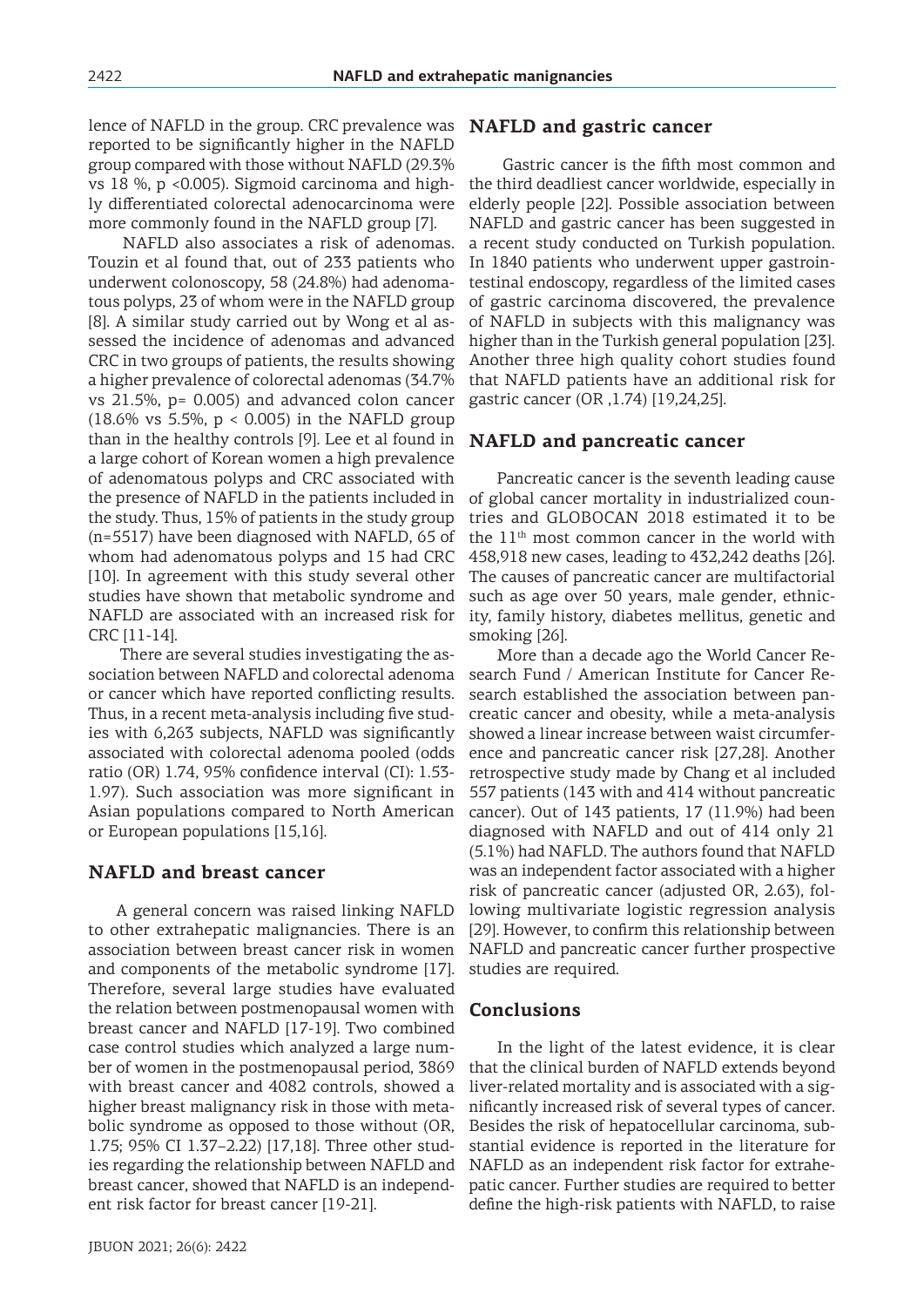awareness for extrahepatic cancers, especially CRC, gastric, breast and pancreatic, and aid clinicians in of the version to be published; and agree to be acthe early detection and screening.

#### **Author contributions**

All authors made substantial contributions to acquisition of data, or analysis, conception and design, and interpretation of data; took part in drafting the article or revising it critically for

important intellectual content; gave final approval countable for all aspects of the work. All authors have read and agreed to the published version of the manuscript.

#### **Conflict of interests**

The authors declare no conflict of interests.

## **References**

- 1. Angulo P. Long-term mortality in nonalcoholic fatty liver disease: is liver histology of any prognostic significance? Hepatology 2010;51:373-5.
- Tilg H, Moschen AR. Mechanisms behind the link between obesity and gastrointestinal cancers. Best Pract Res Clin Gastroenterol 2014;28:599-610.
- 3. van der Poorten D, Milner KL, Hui J et al. Visceral fat: a key mediator of steatohepatitis in metabolic liver disease. Hepatology 2008;48:449-57.
- 4. Despres JP, Lemieux I. Abdominal obesity and metabolic syndrome. Nature 2006;444:881-7.
- 5. Chacko KR, Reinus J. Extrahepatic Complications of Nonalcoholic Fatty Liver Disease. Clin Liver Dis 2016;20:387-401.
- 6. Rawla P, Sunkara T, Barsouk A. Epidemiology of colorectal cancer: incidence, mortality, survival, and risk factors. Prz Gastroenterol 2019;14:89-103. doi:10.5114/ pg.2018.81072
- 7. Lin XF, Shi KQ, You J et al. Increased risk of colorectal malignant neoplasm in patients with nonalcoholic fatty liver disease: a large study. Mol Biol Rep 2014; 41:2989-97.
- 8. Touzin NT, Bush KN, Williams CD, Harrison SA. Prevalence of colonic adenomas in patients with nonalcoholic fatty liver disease. Therap Adv Gastroenterol 2011;4:169-76.
- 9. Wong VW, Wong GL, Tsang SW et al. High prevalence of colorectal neoplasm in patients with non-alcoholic steatohepatitis. Gut 2011;60:829-36.
- 10. Lee YI, Lim YS, Park HS. Colorectal neoplasms in relation to non-alcoholic fatty liver disease in Korean women: a retrospective cohort study. J Gastroenterol Hepatol 2012;27:91-5.
- 11. Ahmed RL, Schmitz KH, Anderson KE, Rosamond WD, Folsom AR. The metabolic syndrome and risk of incident colorectal cancer. Cancer 2006; 107: 28-36.
- 12. Limburg PJ, Anderson KE, Johnson TW et al. Diabetes mellitus and subsite-specific colorectal cancer risks in the Iowa Women's Health Study. Cancer Epidemiol Biomarkers Prev 2005; 14: 133-7.
- 13. Murphy TK, Calle EE, Rodriguez C, Kahn HS, Thun MJ.

Body mass index and colon cancer mortality in a large prospective study. Am J Epidemiol 2000; 152: 847-54.

- 14. Schiel R, Muller UA, Braun A, Stein G, Kath . Risk of malignancies in patients with insulin-treated diabetes mellitus: results of a population-based trial with 10 year follow-up (JEVIN). Eur J Med Res 2005; 10: 339-44.
- 15. VanWagner LB, Rinella ME. Extrahepatic Manifestations of Nonalcoholic Fatty Liver Disease. Curr Hepatol Rep 2016;15:75-85.
- 16. Shen H, Lipka S, Kumar A, Mustacchia P. Association between nonalcoholic fatty liver disease and colorectal adenoma: a systemic review and meta-analysis. J Gastrointest Oncol 2014;5:440-6.
- 17. Esposito K, Chiodini P, Colao A, Lenzi A, Giugliano D. Metabolic syndrome and risk of cancer. Diabetes Care 2012;35:2402-11.
- 18. Rosato V, Bosetti C, Talamini R et al. Metabolic syndrome and the risk of breast cancer in postmenopausal women. Ann Oncol 2011;22:2687-92.
- 19. Kim GA, Lee HC, Choe J et al. Association between nonalcoholic fatty liver disease and cancer incidence rate. J Hepatol 2017;S0168-8278(17)32294-8.
- 20. Nseir W, Abu-Rahmeh Z, Tsipis A, Mograbi J, Mahamid M. Relationship between non-alcoholic fatty liver disease and breast cancer. Isr Med Assoc J 2017;19:242-5.
- 21. Kwak MS, Yim JY, Yi A et al. Nonalcoholic fatty liver disease is associated with breast cancer in nonobese women. Dig Liver Dis 2019;51:1030-5.
- 22. Rawla P, Barsouk A. Epidemiology of gastric cancer: global trends, risk factors and prevention. Prz Gastroenterol 2019;14:26-38.
- 23. Uzel M, Sahiner Z, Filik L. Non-alcoholic fatty liver disease, metabolic syndrome and gastric cancer: Single center experience. JBUON 2015;20:662.
- 24. Allen AM, Hicks SB, Mara KC, Larson JJ, Therneau TM. The risk of incident extrahepatic cancers is higher in non-alcoholic fatty liver disease than obesity - a longitudinal cohort study. J Hepatol 2019;71:1229-36.
- 25. Hamaguchi M, Hashimoto Y, Obora A, Kojima T, Fukui M. Non-alcoholic fatty liver disease with obesity as an independent predictor for incident gastric and colorec-